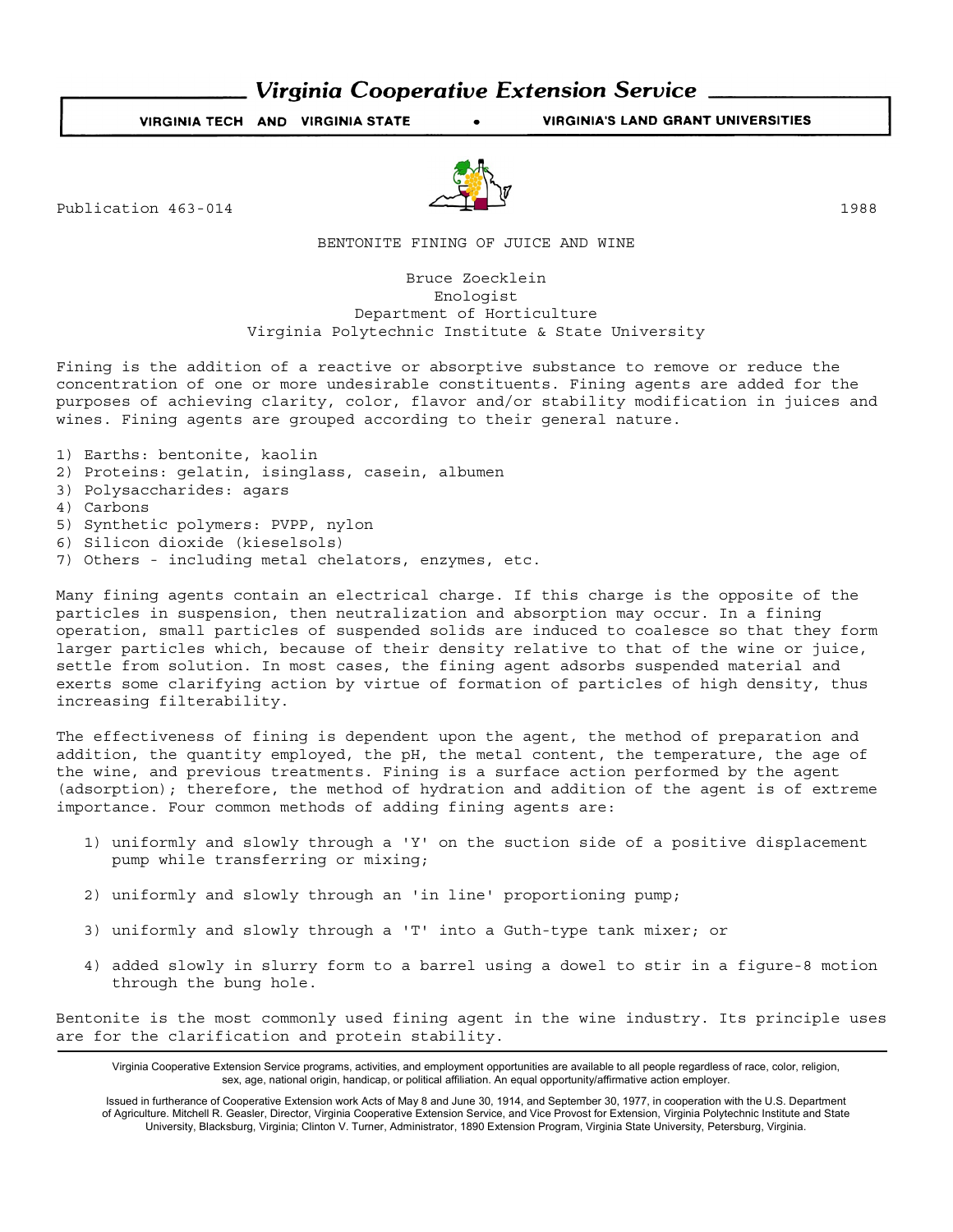A major problem encountered in juice and wine production, particularly white wines, is protein stability (the removal of heat-sensitive proteins). This form of instability is possibly second only to potassium bitartrate as the most common nonbiological defect in commercial wines. Bentonite fining removes both stable and unstable proteins. The goal is to lower the unstable protein content to a level at which precipitation in the bottle will not occur, while using as little bentonite as possible. The use of bentonite to obtain protein stability is a somewhat confusing issue due to the variation in bentonites, the nature of wine proteins, and the vastly different procedures by which protein stability is determined.

Bentonite is volcanic material which was deposited millions of years ago in broad layers, which weathered and changed from a fragile glassy state into a mineral. This mineral is classified as a montmorillonite, which is named after the small french town where it was first discovered. In this country, bentonite is principally mined in Wyoming - hence the term 'Wyoming clay'. The type of bentonite, the source, and its purity influence its properties.

Bentonite is a complex hydrated aluminum silicate with exchangeable cationic components: (Al, Fe, Mg)  $Si_4O_{10}$  (OH)2 (Na+,Ca++). The most commonly used form in the United States is sodium bentbnite. Sodium bentonite has enhanced protein binding ability over calcium bentonite.

Bentonite exists as small plates (1NM by 500 NM) which when hydrated separate to form a colloidal suspension with enormous surface area. Its subsequent activity in solution is like that of a multiplated, linear, long-chained, principly negatively charged molecule. The mechanisms of protein removal are absorptive interactions between positively charged proteins and negatively charged plate surfaces. Some bentonite absorption of uncharged molecules also occurs. Additionally, due to the fact that the platelet edges are positively charged, some limited binding of negatively charged proteins may occur (see Figure 1).

Bentonite may indirectly adsorb some phenolic compounds via binding with proteins that have complexed with phenolics. However, the amount of phenols removed is usually not great. Bentonite is known to affect red wine color directly by binding with positively-charged anthocyanins, which results in up to 15% color removal. Bentonite color removal is dependent upon the temperature and age of the wine. Bentonite removes more color from younger wines than gelatin, for example, while the opposite is true for older wines. This is due largely to the greater action of bentonite on colloidal color material found in younger wines (Bergeret 1963). Fining certain red wines with 1/2 to 1 pound of bentonite per 1000 gallons is said to enhance membrane filterability. Presumably, this is due to a reduction of the colloidal particles in suspension.

Despite the vast literature on protein instability, the actual protein levels at which wines will remain protein-stable are unknown. Wine proteins are a mixture of proteins derived from the grape and from autolysed yeast. Protein nitrogen content of wines varies between 10-275 mg/1 (Boulton 1980). Variety, vintage, maturity, condition of the fruit, pH, and processing methodology affect the must and wine protein content. Yeast proteins,, however, have not been shown to play a role in white wine protein clouding.

It appears that about  $1/2$  of the total white wine protein content is bound to a minor quantity of grape phenolics (flavonoids), and this portion is thought to be responsible for protein haze (Somers and Ziemelis 1973). White wines contain relatively large insoluble proteins that slowly precipitate from solution. Most white wines are too deficient in phenols to cause initial protein precipitation. Protein haze may be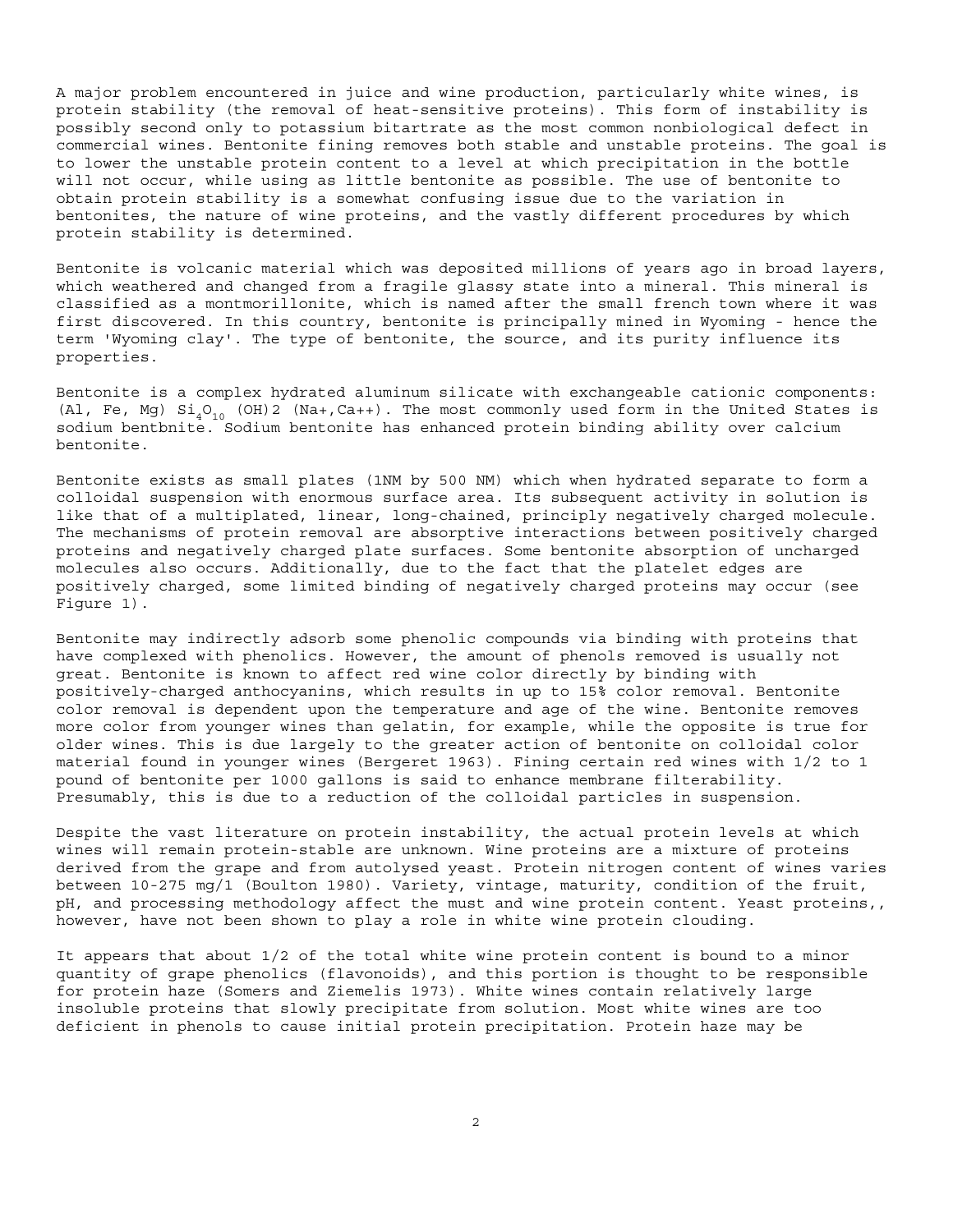due to the fraction of residual wine proteins that have been rendered prone to precipitation by their interaction with small quantities of reactive phenols. Bentonite removes equal amounts of both protein fractions.

In order to understand bentonites ability to remove proteins it is important to understand the nature of juice and wine proteins. Wine proteins can be characterized by size and electrical charge. There are as many as 8 protein fractions that range from 11,000 to 28,000 molecular weight units (Boulton 1980).

This is a depiction of a wine protein.



At a certain pH, the positive and negative charges of each protein fraction are equal and the protein is least soluble. This pH value is known as the isoelectric point, or isoionic point, of the protein.

The lower the difference between the juice or wine pH and the isoelectric point of the protein fraction, the lower is the net charge on that protein fraction and the lower is the solubility of that fraction. If the juice or wine pH value is quite different than the protein isoelectirc point than the protein charge is great and the greater is the ability of that protein to electrostatically bind to fining agents. Therefore, the isoelectric properties of proteins influence not only their natural tendency to precipitate but also their affinity to be removed with various agents. Two examples of the relationships between wine pH and isoelectric points are given in Table 1.

If the wine pH of Malvasia Istriana is 3.2, then the protein fractions above 3.2 pH will all be positively charged and those below will be negatively charged. The positively charged proteins will react with a fining agent of mainly the opposite charge (-) such as bentonite. In the case of Malvasia Istriana, there would remain three protein fractions which, because of their negative charge, would not be easily removed by the use of bentonite. Those protein fractions with isoelectric points closest to pH 3.2 have a limited charge and would not electrostatically bind to bentonite.

The isoelectric points of the protein fractions in White Riesling wine are generally at elevated pH's, as indicated. The pH of White Riesling wine is usually below pH 3.6, thus assuring that each protein fraction will be positively charged and bound with negatively charged bentonite.

Protein clouding in white wines is a greater problem when the wine pH is near the isoelectric point of the various protein fractions. This is due to the fact that bentonite will remove, preferentially, the most positive proteins. The electrostatic charge of various protein fractions explains the observable phenomena of not being able to stabilize certain wines with the use of bentonite alone, or only with excessive amounts that can strip wine character.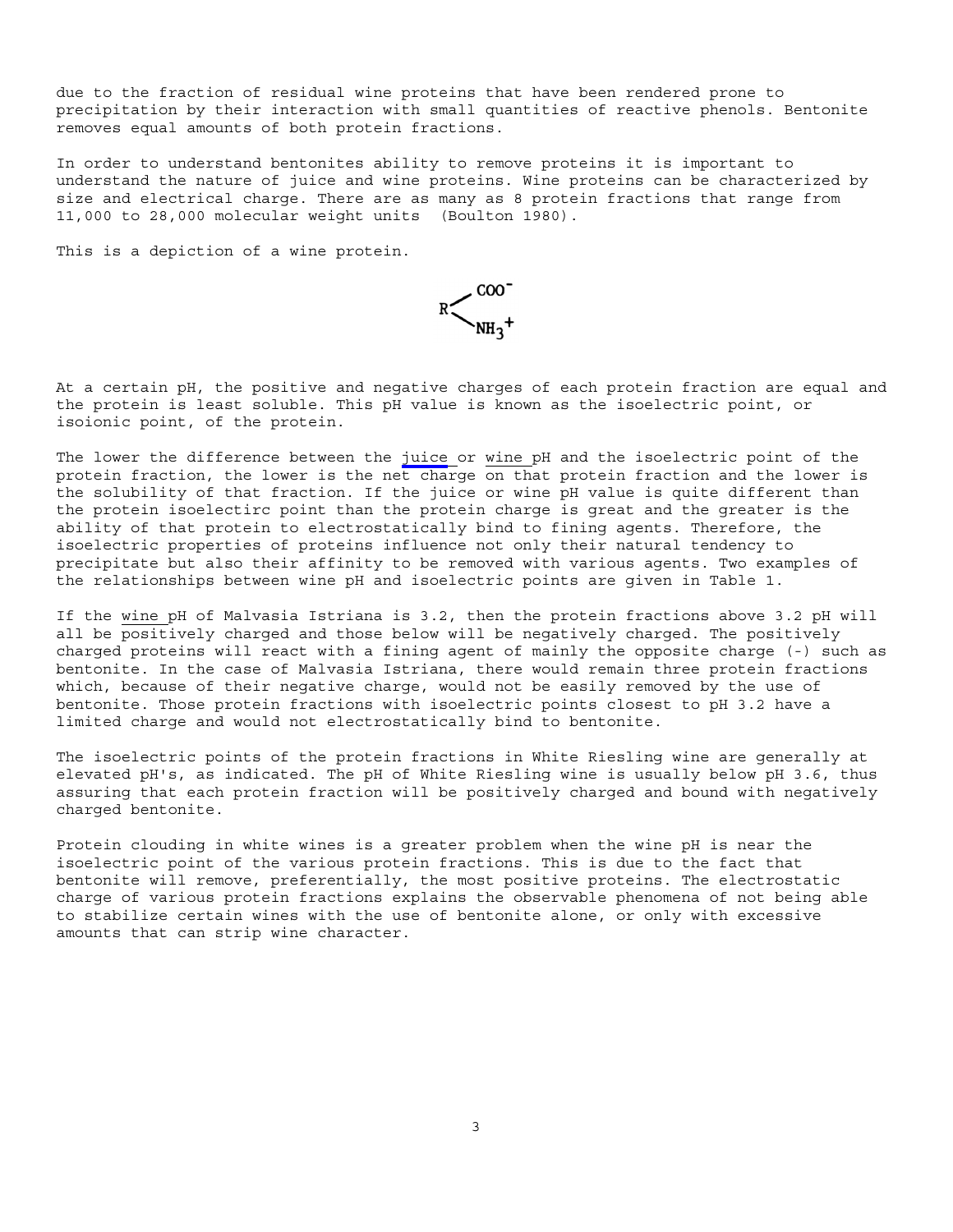### Table 1

## PROTEIN ISOIONIC POINTS Adopted from Anelli 1977

(Examples of the isoelectric points of several wine cultivars. Unbracketed numbers are pH, bracketed numbers are the percentage of the total protein fraction at the various isoelectric points)

| VARIETY           |                                         | ISOIONIC POINT |  |  |  |                                             |  |  |
|-------------------|-----------------------------------------|----------------|--|--|--|---------------------------------------------|--|--|
| MALVASIA          |                                         |                |  |  |  | 2.5 (18) 2.8 (11) 3.1 (4) 4.6 (30) 6.5 (13) |  |  |
| ISTRIANA          | $7.1(5)$ $8.3(9)$ $8.7(10)$             |                |  |  |  |                                             |  |  |
| WHITE<br>RIESLING | $3.6(19)$ $3.9(53)$ $6.7(17)$ $7.1(11)$ |                |  |  |  |                                             |  |  |

Table 1 is an example of the considerable protein variation among grape cultivars. Within the average range of wine pH's, the lower the pH the less quantity of bentonite is usually needed for stabilization. Due to a change in the wine pH relative to the isoelectric points of proteins, such activities as chill proofing, blending, malolactic fermentation, etc., can render a previously stable wine unstable.

The method of preparation significantly affects bentonite's ability to remove proteins. Bentonite is made up of small platelets that are separated by a layer of water molecules. During hydration, the charged platelets repel each other and pop apart. As this occurs, swelling begins. Water molecules partially neutralize the exposed surfaces holding them apart, thus exposing the large reactive surfaces.

### Figure 1

Bentonite Hydration and the Formation of the 'House of Cards'



Most bentonites should be hydrated by very slow addition to water to avoid clumping. One hydration procedure that has been recommended involves mixing bentonite into 46°F water, 96 grams/1, or about 1/2 pound per gallon, then agitating and reheating to 60°c once daily for 3 days prior to use. This allows the platelets to disperse and to form a gel.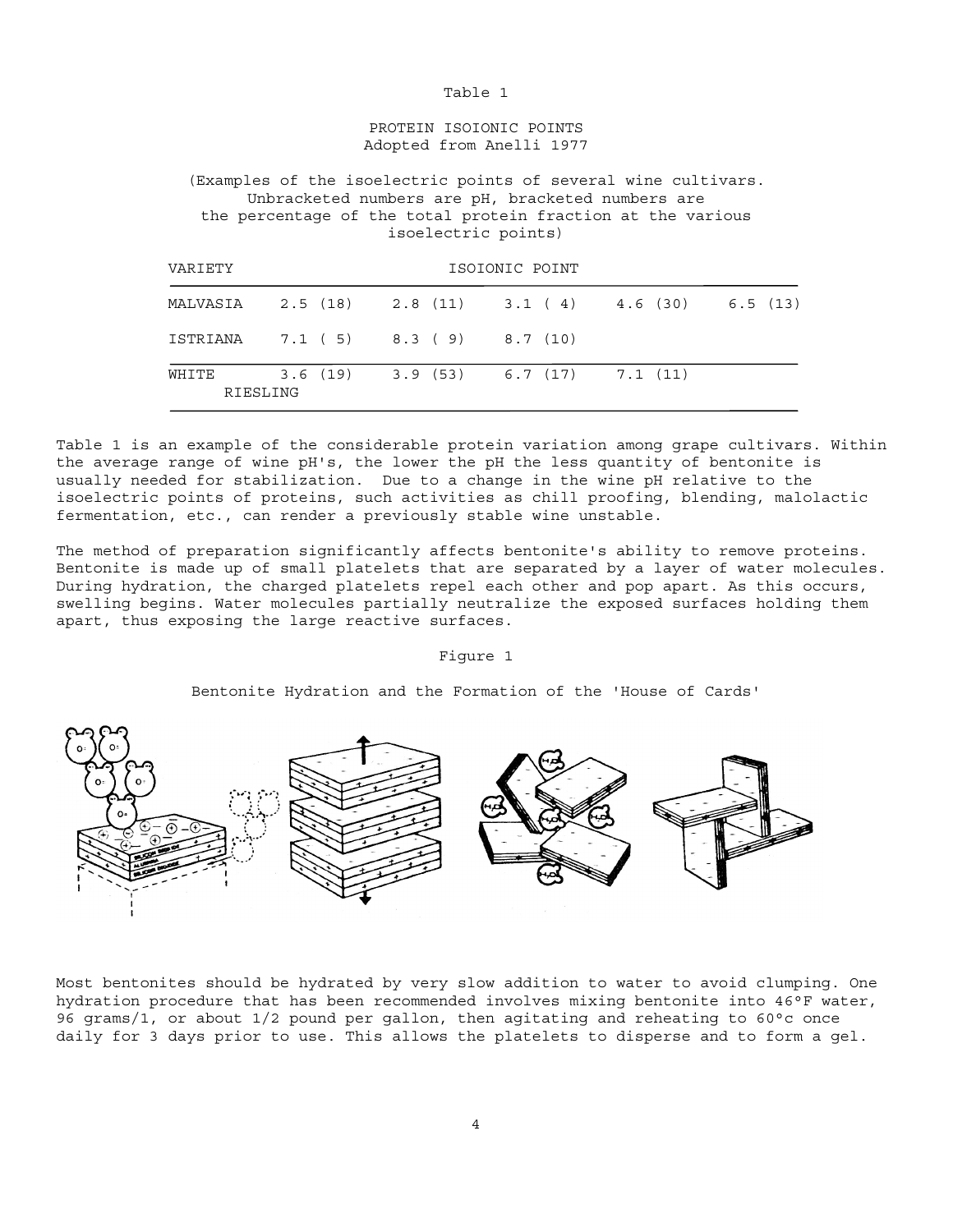Most winemakers prepare bentonite by simply adding it slowly to hot water and letting the slurry stand for a day or two prior to use. However, some bentonite suppliers suggest merely cool water hydration. The winemaker should consult his bentonite supplier.

When properly dispersed, bentonite sets up a network commonly known as the 'house of cards' (see Figure 1). This network encases droplets of water, which prevent the bentonite from coalescing or flocculating with itself. In order for bentonite to be effective in binding with proteins, the bentonite platelets must be separated into a homogeneous suspension. This is the primary purpose of 'aging' bentonite prior to use. The bentonite-to-water ration in the slurry is usually 5-6% wt/vol. The total quantity of water must not exceed 1% of the wine volume treated.

Because bentonite's protein binding activity is due to its exposed surface area, slurries for laboratory trials must be prepared exactly the same as suspensions used for cellar finings. For example, waring-type blenders used for laboratory preparations exert a shear force that affects the hydration and separation of the platelets which cannot be duplicated in the cellar.

Bentonite of various types exists in different geographical locations, is mined from different depths, and comes in different levels of purity, particle size, adsorption capacity, and swelling ability. The type and source of the bentonite used can affect protein removal. This is generally the result of variations in the swelling capacity and cation exchange capacity of the bentonite. There can be slight differences in bentonite from one shipment to another. This makes it imperative that the same lot of bentonite be employed for both laboratory trials and cellar activity.

There are several 'types' of bentonite. Volclay is a trade name for western bentonite of varying grades. KWK is a term for a particular volclay used in the food industry which is surface mined, has a high cation exchange capacity (binding ability), high swelling ability, low grit content, low iron, and a high level of purity. Due to these features, KWK bentonite appears to be the most desirable form for the wine industry. KWK's binding capacity averages 80-100 milliquivalents per 100 grams while other volclay grades range from 65-80 and average around 70. The higher the milliquivalent capacity, generally, the greater is the potential for protein binding.

Agglomerated KWK bentonite is now in fairly common use in the wine industry. It is produced by drying high disperson bentonite, grinding this through a 325 mesh screen and agglomerating or binding this powder with a sodium silicate spray. Standard bentonite, hydrated in warm water, requires 48 hours or longer to separate and 'open up'. Agglomerated bentonite has the ability to unfold at a much faster rate, thereby reducing the time period required for hydration. Presumably this is the result of the sodium silicate acting as a protective colloid for each plate, thus increasing solubility. Additionally, agglomerated bentonites form a slurry which is much less viscous than standard nonagglomerated bentonites which may enhance the ease of addition.

As stated, sodium bentonite is generally employed in this country because it has greater swelling power than calcium bentonite. Calcium bentonite platelets tend to clump together, thus reducing the exposed surface area, and therefore, protein binding. Calcium bentonite precipitates at a slower rate than sodium bentonite but produces more compact lees (Ferenczi 1966). Calcium bentonite is employed in Europe in juices and wines where it is more prevalent and where sodium levels are restricted. The sodium content in foods is becoming a large concern. The sodium pickup from sodium bentonite can be expected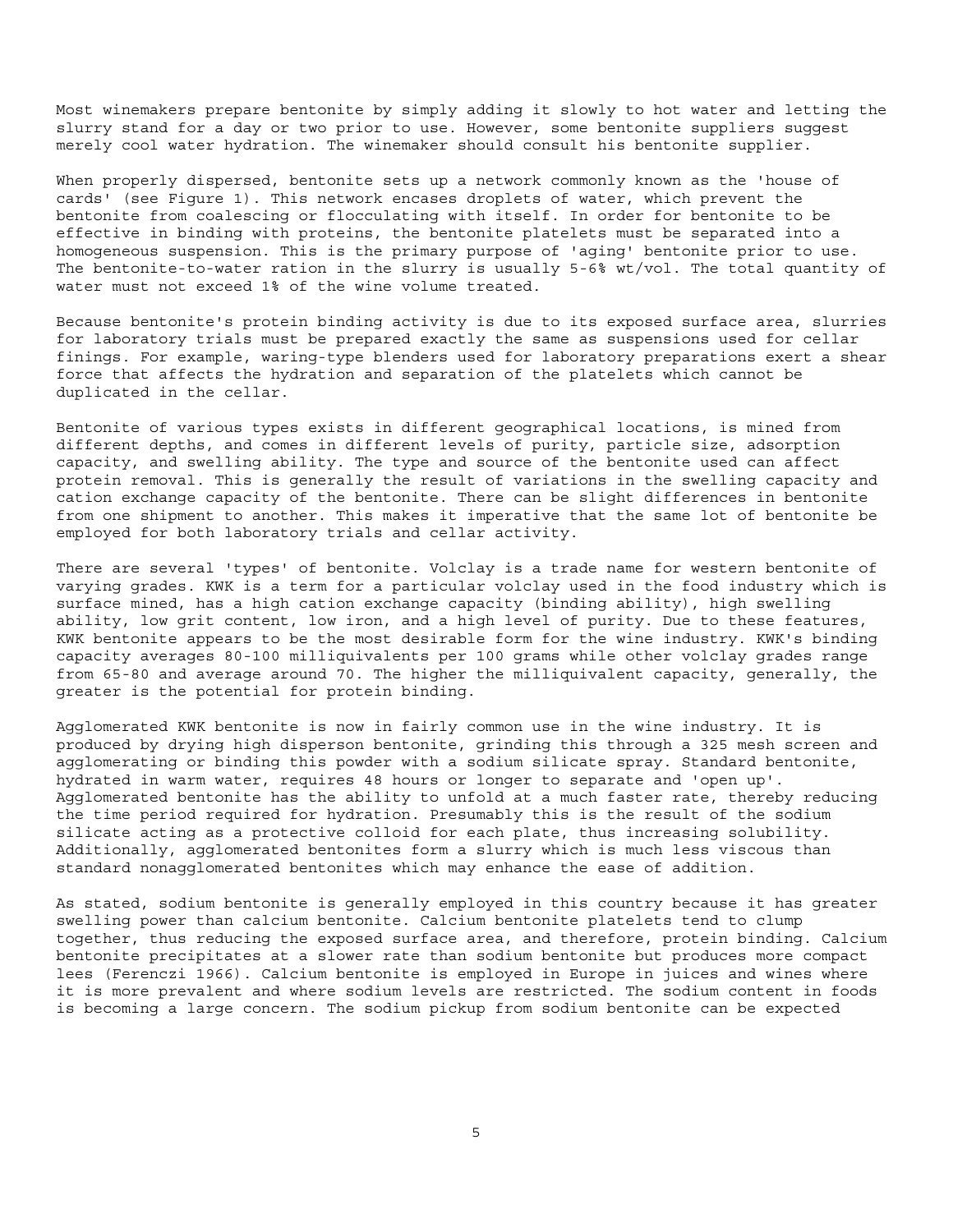to be 1.7 - 3.5 gr/100 of sodium bentonite. Because of its compact lees calcium bentonite is generally preferred vs. sodium bentonite as a riddling aid in methode champenoise. Indeed, the commonly expressed problem with sodium bentonite is excessive lees production and the loose compaction of those lees. Bentonite lees volumes often range from 5-10%. There are several methods employed to help minimize these problems.

Bentonite needs only minutes to react, precipitating peptides and proteins. Therefore, the winemaker need not let his wine or juice settle following bentonite addition but may remove the bentonite and reacted proteins 'in line' with the proper filtration or centrifugation equipment. Three-quarters of the proteins react to bentonite within the first minute of contact. It may be undesirable to leave bentonite in contact with wine or juice for any prolonged period of time because of the possibility of leaching or 'sluffing off' of proteins from the bentonite platelets.

An additional method of avoiding excessive lees formation in wine is to hydrate the bentonite in the wine to be fined rather than in water. Although this can significantly reduce the bentonite's binding ability because of premature fouling, it often produces about 1/2 the normal lees volume.

Hydrating bentonite in hot water that has been pH-adjusted to about 3.0 produces a bentonite slurry that appears to have a slightly lower swelling ability. This reduction in viscosity of the bentonite slurry may aid in its dispersement into juice or wine. Although lower viscosity reduces bentonite's protein binding ability, the lowered pH is an aid in preventing biological growth within the bentonite slurry. Winemakers should use water that has a low mineral content should to avoid bentonite clumping, which may help reduce lees volume. Dissolved minerals (cations) in the slurry water will preferentially replace the sodium ions clustered on the sodium bentonite clay surface and detrimentally affect the hydration, the viscosity, and the binding ability. Additionally, wines high in metals, particularly calcium, fined with bentonite are said to result in poor lees compaction. Bentonite fining of ion-exchanged wines may result in poor bentonite absorption and lees compaction. Therefore, when planning both operations, bentonite addition should precede ion exchange.

Bentonite may be counterfined with kieselsol (aqueous silicon dioxide) to aid in lees compaction. Some find success in protein-stabilizing and clarifying white juices and wines by fining with 15 ml of a 30% kieselsol solution, 3 grams of gelatin, and 25-250 grams of bentonite per 100 liters (26.4 gallons), depending upon the results of fining trials. Gelatin is a positively charged protein which will bind with negatively charged species such as tannins kieselsols and bentonite. Gelatin can be used to help flocculate bentonite and possibly aid in lees compaction. A discussion of the use of protein fining agents is given by Zoecklein 1988.

Additionally, fining juice or wine that is already relatively free from suspended solids will minimize lees formation and, consequently, the bentonite requirement. Some winemakers prefer multiple fining with bentonite rather than a single large addition (Rector 1981). This approach may be successful in reducing the overall bentonite requirement, particularly if the wine to be fined is free from suspended solids.

A method being used to help solve the problems of excessive lees and flavor stripping caused by fining wine with bentonite is to ferment in contact with bentonite. Fermentation in the presence of bentonite is an age-old practice used in Europe for protein stabilization. Such a practice avoids or minimizes the need for subsequent bentonite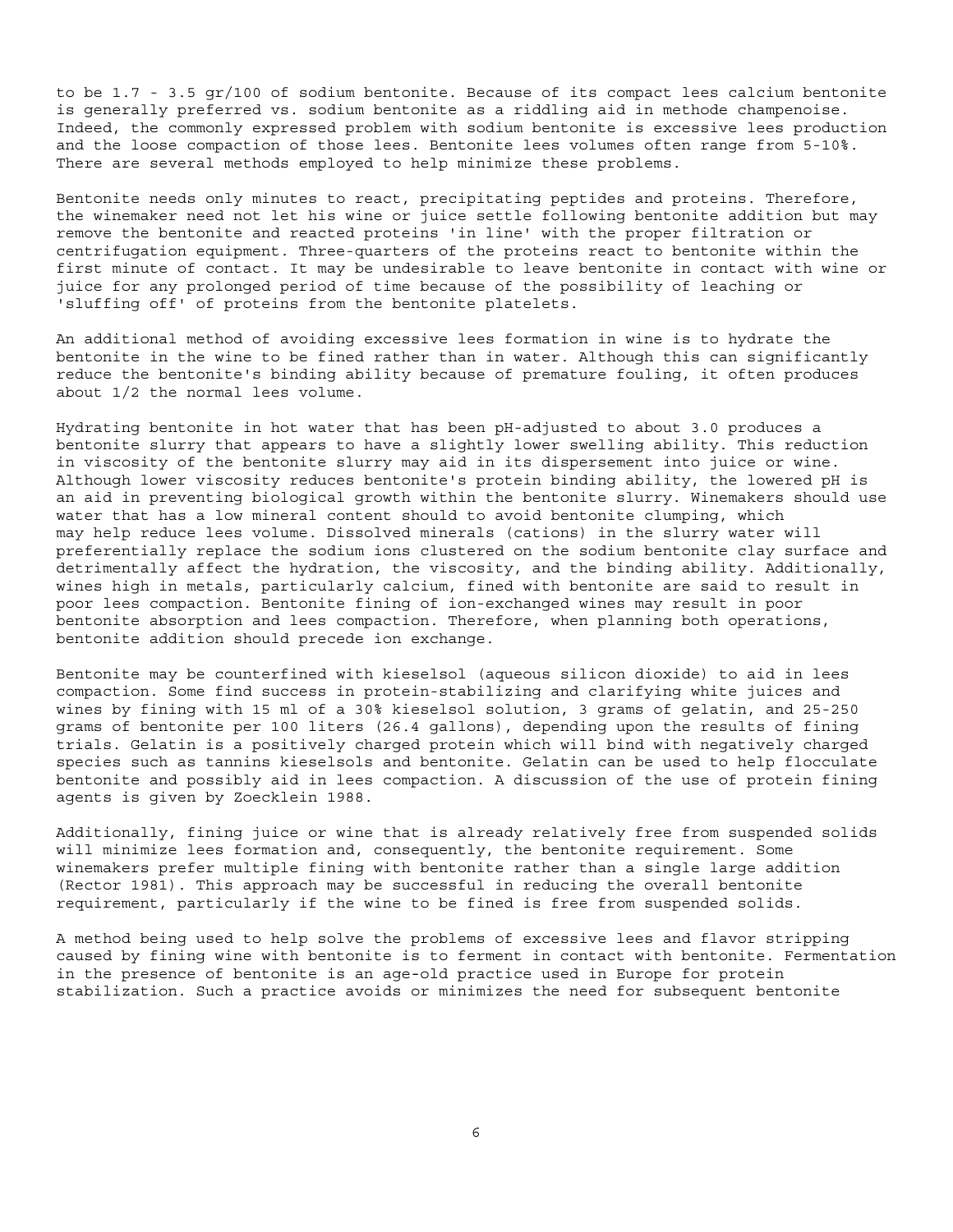addition into wine. Fermentation in contact with bentonite has several advantages. Possible sensory benefits may result due to the fact that only juice components are adsorbed onto bentonite not fermentation or barrel aging constituents. Fermentation lees have a lower monetary value than does finished wine lees. Thus protein stabilization or partial stabilization during fermentation may be an important economic consideration. The procedure for fermentation of white juice in contact with bentonite is as follows.

- 1. Settle juice to remove non-soluble solids. This may be done with refrigeration and/or the use of fining agents. A high solids level could foul the bentonite and reduce overall efficiency. Add the desired quantity of bentonite in line while racking.
- 2. Make any yeast nutrient, sugar and/or acid addition need to the juice.
- 3. Add yeast innoculum on to juice surface. Do not pump mix. The bentonite may bind with the yeast, pull the yeast to the bottom of the fermentor and thus delay the fermentation rate. For this reason, mixing is avoided.

Yeast nutrient addition is a preferable step in fermentations occurring wine the presence of bentonite. Bentonite may deplete the assimilatable nitrogen content of the must due to electrostatic binding and adsorption. This may result in fermentation sticking and or hydrogen sulfide production (Vos and Gray, 1979). The addition of an exogenous source of nitrogen eliminates these potential problems.

A determination of the quantity of bentonite to add to the juice to attain a protein stable wine is done empirically or analytically. Many winemakers fermenting in contact with bentonite simply add several pounds per 1000 gallons of juice. Analytical methods for specific determination of bentonite levels needed in the juice for subsequent wine stabilization are available (see Zoecklein, et al. 1988). In addition to protein stability, bentonite fining can help prevent copper casse, possibly iron casse, and enhance wine filterability via general removal of suspended solids.

The removal of protein is proportional to the amount of bentonite added. Additions of the equivalent of several pounds of bentonite per 1,000 gallons of wine can reduce the protein content from an initial 50-100 mg/1 to less than 10 mg/1 (Kean and Marsh 1956). Although complete removal of residual wine proteins can generally be achieved by the use of bentonite, it has been recognized that this may not be necessary to obtain protein stability and may detrimentally effect the sensory quality. Bentonite additions to wine exceeding several pounds per 1000 gallons can potentially strip wine body, color - and possibly impart an earthy, freshly 'laundered' smell. Care must be used when attempting to protein-stabilize sparkling wine cuvees with bentonite. The carbon dioxide in sparkling wines is present in a free and unstable state, bound to peptides and proteins (Berti 1981). Bentonite is not specific in its interaction with wine constituents, and significant alterations in wine composition can occur as the result of bentonite fining. Excessive bentonite fining of sparkling wine cuvees can produce a finished product that has both a large bubble size and poor bubble retention as a result of too great a reduction in the protein and peptide content.

Cold stabilization procedures (conventional chill-proofing and seeding) cause both a precipitation of potassium bitartrate crystals as well as proteins. If the wine pH is below 3.65, then chill proofing causes a downward shift in pH (Beelman 1984) and enhances protein precipitation. This reduction in pH and the precipitation of proteins caused by cold stabilization is why some winemakers elect to fine with bentonite during or following potassium bitartrate stabilization. In certain wines, free tartaric acid can be complexed with proteins, polyphenolics, etc.,